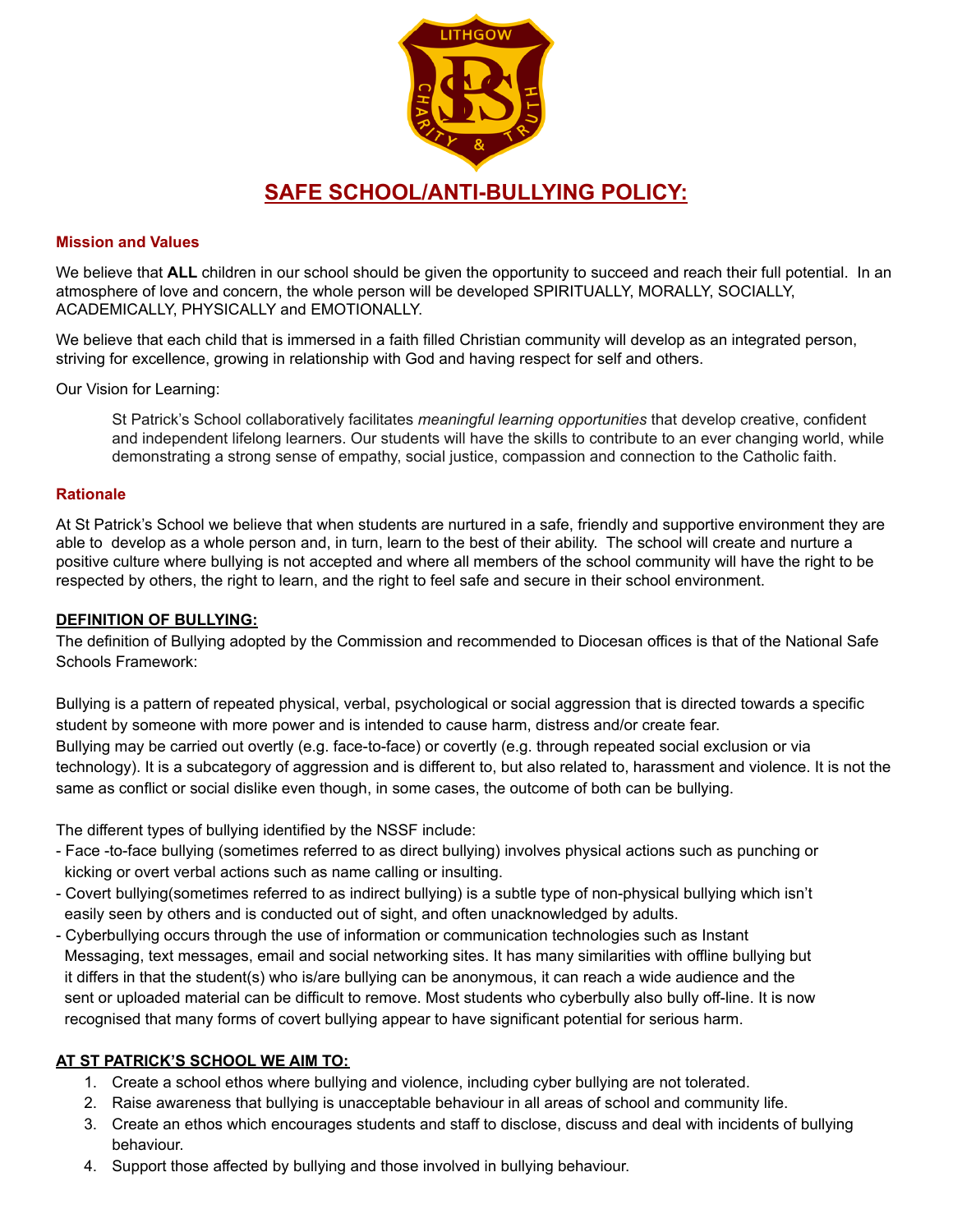#### At St Patrick's School:

- we have appropriate and effective prevention strategies across the school in partnership with all those it affects – students, teachers, parents and school staff
- we have a whole school response to reduce bullying and aggressive behaviour and to further promote a secure and supportive learning and teaching environment for all
- staff support the school's non-tolerance of bullying in accordance with the Discipline and Pastoral Care policies
- we will provide all students and parents/carers with the information necessary to assist them in reporting alleged incidents of bullying within the school community including cyber bullying within and outside the school.

## **THE ROLE OF THE STUDENT:**

We encourage and explicitly teach students skills that enable them to:

- report incidents of bullying against them or another student
- support victims of bullying
- build resilience
- deal with issues of anger and conflict in a calm and appropriate manner
- adhere to the expectations and procedures as outlined in the school Code of Conduct for Student Use of Internet and Student Agreement for Use of the Internet and Network Services.

Bullying will not go away by ignoring it. No one person or group can counter bullying alone. It must be a collaborative effort between members of the school community and parents in order to have a lasting effect and to make the school a safe, happy and positive learning environment for all.

#### **THE ROLE OF THE PARENTS:**

When parents and the school work in partnership to address the issues of bullying, there is more likely to be positive outcomes for everyone.

If it is a serious or repeated incident then parents MUST report it to the school - only then can the matter be given due consideration. Parents are asked to consult with their classroom teacher/s in the first instance. More serious incidents may require referral to the school Executive by the classroom teacher/s.

It is **never** acceptable for parents to approach other children, either within the school grounds or out of school, to discuss a bullying issue. All school issues are to be dealt with in consultation with teachers and/or the Executive.

## **SUPPORT STRUCTURES FOR STUDENTS WHO BULLY OTHERS:**

A student who bullies will be encouraged and supported in developing positive and appropriate behaviour.

## **ANTI-BULLYING IMPLEMENTATION STRUCTURE:**

#### **OVERVIEW:**

St Patrick's School's Anti-Bullying Policy will be implemented in conjunction with other relevant policies, including the Pastoral Care Policy, Discipline Policy and Work Health and Safety Guidelines and with due regard to mandatory legal obligations.

#### **PROCEDURES FOR INVESTIGATING AND DEALING WITH BULLYING:**

## **The Role of the Teacher:**

Teachers will take a calm, unemotional, non-judgemental approach in dealing with incidents of bullying behaviour, whether reported by students, staff or parents.

In any incidents of bullying the teacher will speak to all students concerned, including any witnesses, to make sure that all sides of the story are heard. Every person has the right to be heard.

All interviews will be conducted with sensitivity and with due regard to the privacy and rights of all concerned.